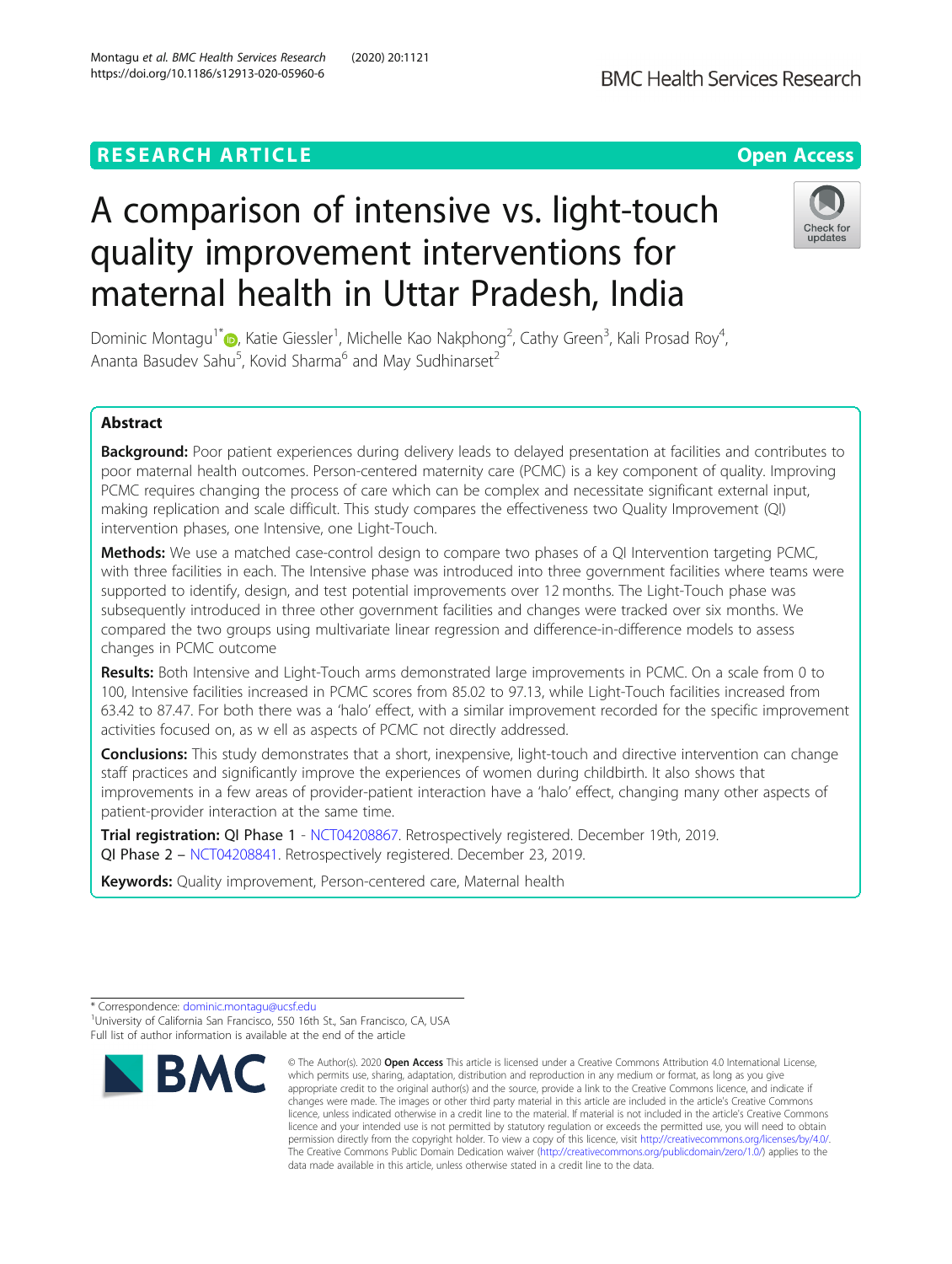## Background

The Maternal mortality ratio (MMR) in Indian states remain high. Uttar Pradesh's MMR is one of the highest in India, reporting 201 deaths per 100,000 live births in 2014–16 [[1\]](#page-10-0). One factor contributing to this high MMR is poor quality care within clinics and hospitals [[2\]](#page-10-0). Poor quality care often deters women from accessing healthcare for both urgent current needs and when posttreatment care or check-ups are indicated; this is true for both poor clinical quality and poor person-centered quality [\[3](#page-10-0)–[5](#page-10-0)]. Interventions that improve facility-based care quality are therefore likely to improve utilization of reproductive and intrapartum healthcare and reduce avoidable morbidity and mortality  $[6]$  $[6]$ . The importance of person-centered maternity care (PCMC) and client experience is a central component of quality in need of improvement [[7\]](#page-10-0).

## Benefits of person-centered maternity care

PCMC includes multiple dimensions of care that patients experience in a facility and the environment in which a woman seeks care. It includes interpersonal interactions, freedom from coercion and abuse, informed and consented care, and provision of respectful care [\[5](#page-10-0), [8\]](#page-10-0). Higher levels of PCMC are associated with higher patient satisfaction, earlier presentation for care, improved adherence to post-care treatment, and lower overall health care costs [[9,](#page-10-0) [10\]](#page-10-0).

The quality of person-centered maternity care in Uttar Pradesh is low in many settings, especially in public health facilities where 45% of women deliver [[11](#page-10-0), [12](#page-10-0)]. Poor person-centered care can delay the recognition of complications, the decision to treat or refer, and limit the amount of information that is shared with a receiving facility, thereby making referrals more complex and generating higher risk of complication for the woman being referred [[13\]](#page-10-0). Poor person-centered care during delivery in Uttar Pradesh has been predicted to have lasting effects on mothers' decisions about post-partum check-ups, well-baby care, and health seeking for future births [[4](#page-10-0), [14\]](#page-10-0). The government has acknowledged the problem of poor person-centered maternal care and prioritized respectful and interpersonal care one key area of focus in a recent high-profile national quality improvement initiative [[15](#page-10-0)]. While this initiative is well funded and has broad support, challenges remain [[16](#page-10-0), [17\]](#page-10-0). Effective improvement tools are not known, and in an effort to advance change for maternal health, the National Health Mission has partnered on research to identify possible, and best, practices.

## Challenge

Recent large-scale studies in Uttar Pradesh have shown both the potential to change some common practices among both clinical and non-clinical staff, and highlighted the high cost and long-term investments needed to effect those changes [\[18](#page-10-0), [19](#page-10-0)]. The Quality Improvement (QI) literature has documented both the sustained effect, and the gradual change and simplification of interventions over time in hospital settings [\[20](#page-10-0)]. Team-based QI interventions demand significant time and resources commitments and so there has been experimentation in many settings with "Light Touch" variations [[21](#page-10-0)–[24](#page-11-0)]. We conducted a study to see if a lessdemanding Light Touch intervention could produce improvments in person-centered care similar to a fullintensity QI initiative.

## **Methods**

In collaboration with the National Health Mission (NHM) of Uttar Pradesh, we conducted a matched casecontrol QI intervention to improve the PCMC provided to women delivering in government facilities. Study sites were initially identified through previous participation in the "BetterBirth" study [[25\]](#page-11-0), a large-scale, clinical quality improvement research intervention. This was done to ensure that all facilities began with an established acceptable level of clinical care provision. Site selection was also informed by the capacity of facility leadership to support a quality improvement intervention focused on PCMC. Inclusion was restricted to facilities averaging more than 100 deliveries per month to ensure recruitment of enough participants to assess baseline to endline changes in a composite PCMC score. We limited selection to a maximum 4-h travel time from the study offices in Lucknow and included rural locations in only two districts, both broadly reflective of the average socio-economic distribution of Uttar Pradesh state. Sites were selected from low- to mid-level facilities: either a Primary Health Center (PHC) or a Community Health Center (CHC). Nine facilities in Unnao and Kanpur Districts met our criteria: three PHCs and six CHCs. Three facilities (two CHCs and one PHC) were randomly selected for the Intensive intervention and three additional facilities, matched based on delivery volume and level of care, were selected for the Light Touch intervention. The final three facilities were retained as controls for a subsequent stage of the study.

## Intervention phases

#### Phase 1: Intensive sites

The three Intensive intervention sites applied the Institute for Healthcare Improvement (IHI) "Improvement Collaborative" model to address PCMC indicators which had been established as priorities through formative studies, and which were determined to be relevant to the facilities from analysis of baseline evaluation performance [\[26](#page-11-0), [27](#page-11-0)]. In the first phase, the intervention brought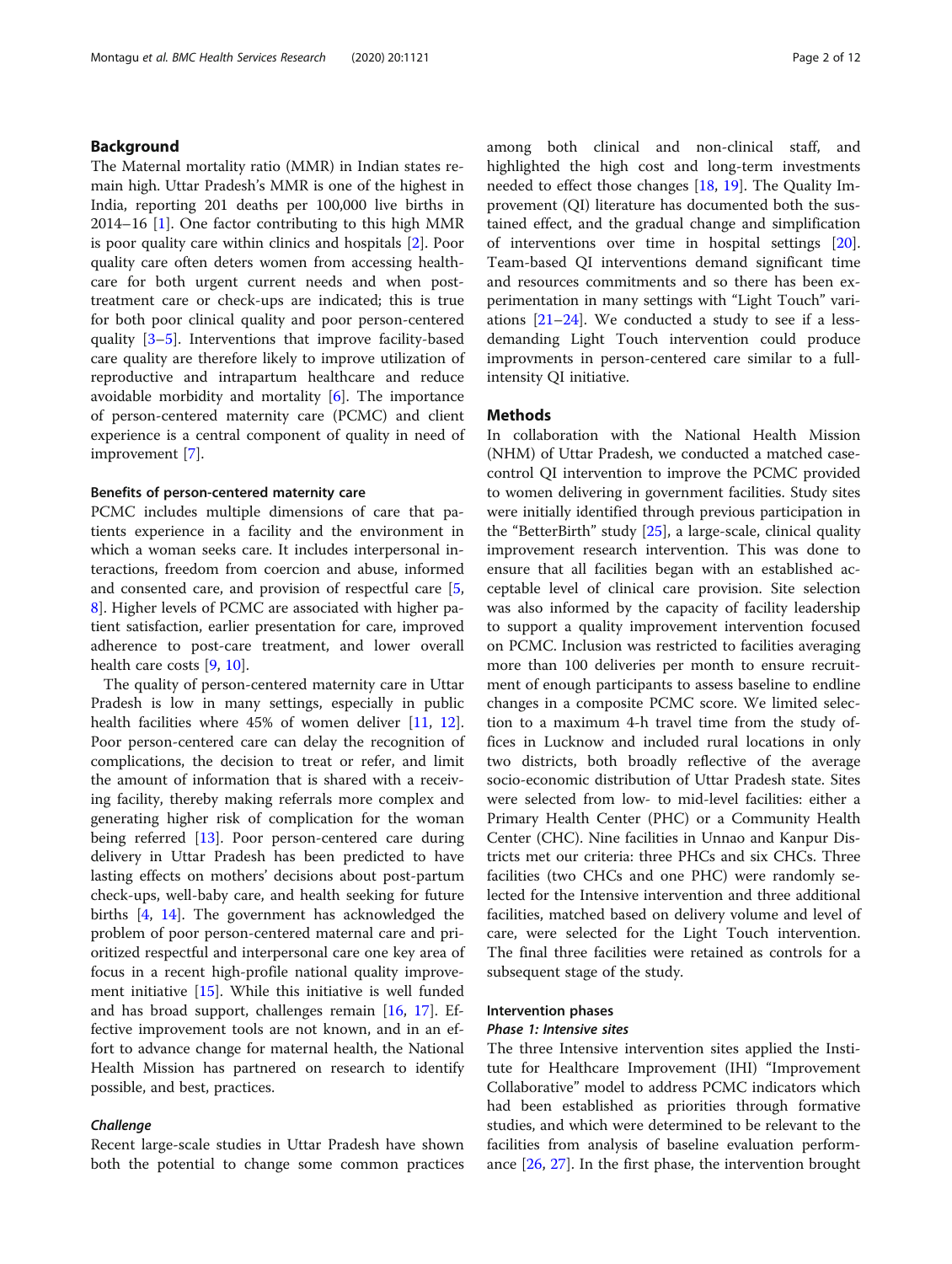representative teams from each facility together every three months to identify potential changes they could introduce to improve. These were subsequently tested by individual teams and revised based on feedback from patients. The team activities were supported by an external advisor who met with each team weekly. The set of process changes which were determined to be effective based on data from exit interviews were collated as a 'Change Package' covering eight aspects of PCMC (see below).

## Phase 2: Light Touch sites

In the second, spread phase, we worked with the facilities that acted as controls during the initial Intensive phase, and encouraged staff to select and introduce relevant process changes from the Change Package developed by teams from the Intensive sites. This Light Touch phase was designed to have limited external input in each facility. At the start of the second phase, representatives from the Light Touch facilities were introduced to the teams who developed the Change Package and heard first-hand of their successes. These staff were then visited for approximately 1.5–2 h every two weeks by the external advisor who had supported the Intensive teams. He provided encouragement for their work, created momentum and responded to any questions. The frequency of these external visits decreased to one per month by the end of the six-month study. Further descriptions of the intervention in the Light Touch sites are available elsewhere [[28\]](#page-11-0).

## Data collection

All surveys were developed for this study and are available at <https://datadryad.org/stash> doi:[https://doi.org/10.](https://doi.org/10.7272/Q6BG2M6W) [7272/Q6BG2M6W](https://doi.org/10.7272/Q6BG2M6W) as well as in the supplementary file inventory for this paper. The baseline Intensive site survey was conducted in all facilities between September 2016 and March 2017. The endline for the Intensive sites was conducted in two waves between May and December 2018. In total, 285 women were surveyed at baseline and 300 at endline from three Intensive intervention facilities. At the Light Touch sites, baseline surveys were conducted between April and June 2018  $(n = 300)$ . Endline surveys were conducted between April and June of 2019 ( $n = 300$ ). For both Intensive and Light Touch phases, inclusion criteria were women aged 18– 49 years who had delivered at the health facility in the last seven days and who were willing and consented to participate. Women who had delivered outside of a participating health facility, were not well enough to participate at the time of recruitment, were less than 18, or who refused to participate following a short explanation about the study purpose were excluded from participating in the survey.

Surveys were conducted using a pre-tested, structured questionnaire. Local investigators were recruited and trained to conduct informed consent and administer the survey via a web-based application. Quality checks (skip patterns, relevance and constraints) were developed in the application and surveys reviewed by the local Research Manager to ensure quality and accuracy. Women who agreed to participate in the study provided verbal consent and each survey took approximately 45 min. All surveys were conducted in person at the health facility by female enumerators, using a tablet-based guide, in the most private setting available.

## Ethics compliance

Human subjects approval for this study was received from the Human Research Protection Program Committee on Human Research of the University of California, San Francisco (IRB# 15–18,008, ref. 176,940; 11/09/ 2016). Designated approval was received from Population Services International (OHRB Federalwide Assurance (FWA) #0009154)). Formative research was approved from the Institutional Ethics Committee of the Public Health Foundation of India (TRC-IEC-276/15; May 2, 2016).

## Outcome variables

#### Person-centered maternity care Indicator

Person-centered maternity care was assessed using the PCMC scale that measures care received within three domains: dignity and respect; communication and autonomy; and supportive care. This scale was validated using survey data specifically from women who had delivered in Uttar Pradesh and contains 27 items to measure a woman's PCMC experience at the facility [\[29](#page-11-0)]. Four items could not be matched between baseline and endline. Each item asked about frequency of personcentered experiences or care received and scores on individual items ranged from 0 to 3 (0 "No never"; 1 "Yes, a few times"; 2 "Yes, most of the time"; 3 "Yes, all of the time"). Responses that were recorded as "not applicable" were conservatively recoded to receive the highest score. Total PCMC scores were calculated by summing all items for each participant, ranging from zero to 69 points. Final total PCMC and subdomain scores were scaled to 100-point scales.

## Change package indicators

We investigated eight targeted PCMC indicators that were the focus of the Change Package, hereby referred to as "Change Package PCMC score". These eight indicators include the following: 1.) Provider introduction; 2.) Assurance of visual privacy during exams; 3.) Ability to labour and deliver in the woman's position of choice; 4.) Cleanliness of toilets/washrooms 5.) Provision of pain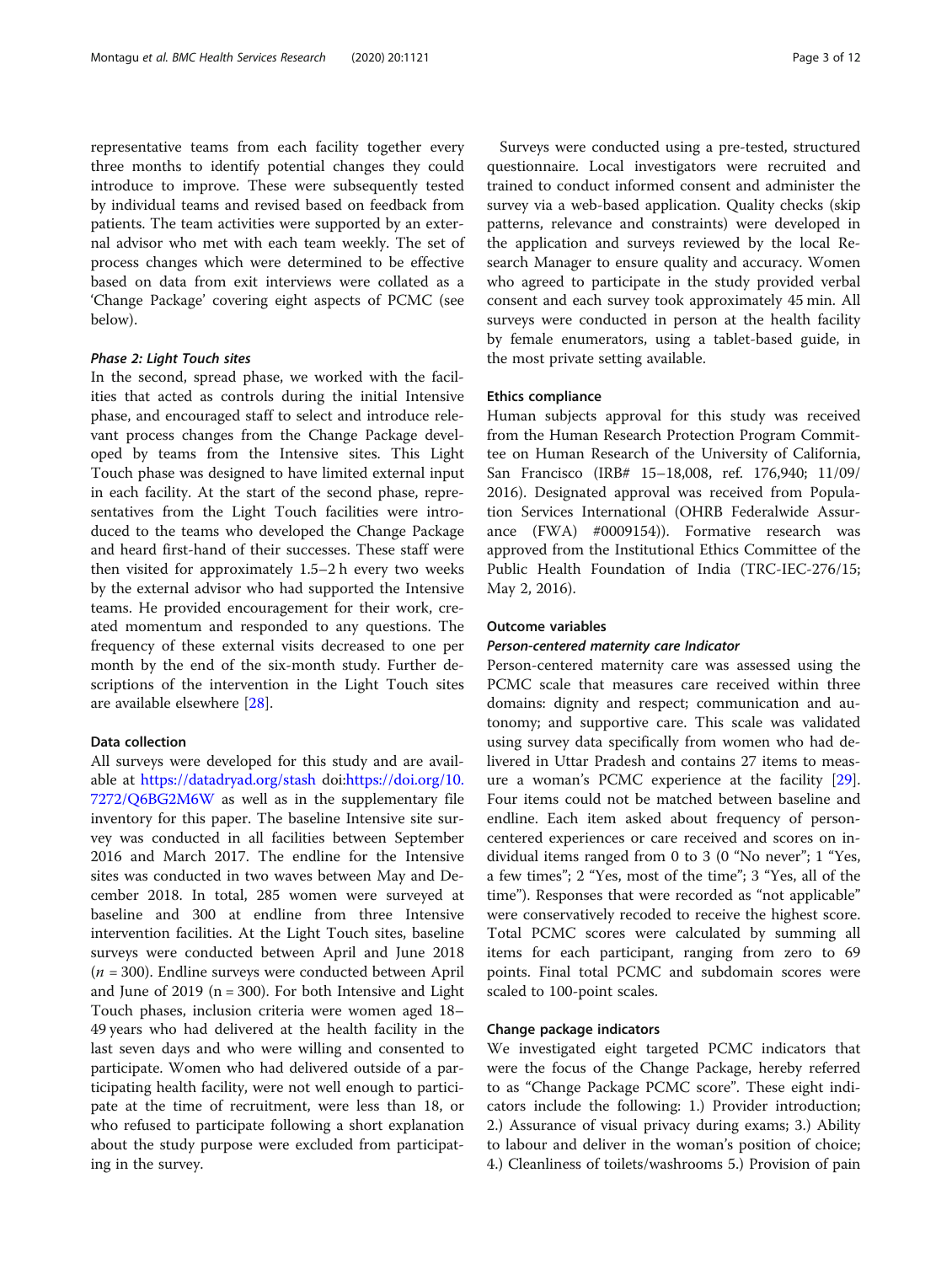medication; 6.) Explanation of medicines and procedures; 7.) Cleanliness of the postnatal ward; and 8.) Assisting the recently delivered woman to the toilet. The latter 3 items were not represented in the PCMC scale, but responded to change ideas prioritized by the facilities and their patients. Total scores for each participant summed all items and could range from zero to 24 points. To assist with interpretability, the eight specific PCMC indicators were also scaled to 100-point scales.

## Non-change package ("halo") indicators

To examine the impact of the Light Touch intervention on other indicators not targeted by thechange package, we constructed a 'Non-Change Package PCMC score' comprising all items in the PCMC scale except the first four items which were included in the Change Package as noted above and described in Table [2](#page-6-0). Assessing changes in these indicators was intended to measure a 'halo effect', of differences in behaviors indirectly caused by the work on targeted indicators. Total scores could range from zero to 57 points and were also scaled to a 100-point scale.

## Other associated variables

We examined factors that may be associated with PCMC and other outcomes including socioeconomic factors, pregnancy characteristics, and provider characteristics. We investigated the distributions of age, parity, wealth, religion, caste, literacy, education, number of antenatal care (ANC) visits, pregnancy complications, facility type, as well as type and gender of delivery assistant. Wealth was assessed by a modified EquityTool based on India NFHS4 [Released March 30, 2019], [equitytool.org](http://equitytool.org), maintained by Metrics for Management.

## Analysis

We conducted three sets of analyses to assess the impact of the Light Touch phase compared to the Intensive phase on 1) total PCMC scores, 2) Change Package PCMC scores that were worked on by facilities and 'Halo Effect' indicators, and 3) sub-domains of the total PCMC. Differences between treatment groups at each phase were assessed by cross-tabulations, chi-square tests, and t-tests. We constructed multivariate linear regression difference-in-differences models for each set of analyses to evaluate the impact of the intervention on various outcomes. Our models used the general equation:

$$
Y = \beta_0 + \beta_1 X_{Endline} + \beta_2 X_{L-T} + \beta_3 X_{Endline \ast L-T} + \beta_4 X_{covariates} + \varepsilon
$$

For example, in models assessing the impact of the interventions on PCMC scores, the term  $\beta_1$  estimates the

average difference in PCMC score between endline and baseline for the intervention group,  $\beta_2$  estimates the average difference in PCMC score between Light Touch and Intensive groups at baseline, and  $\beta_3$  is the interaction term or 'difference-in-differences estimator' which estimates the difference in PCMC score slopes between the Light Touch and Intensive groups over time, adjusting for covariates. We tested for homogeneity of variance and used robust standard errors (Eicker-Huber-White) to correct for heteroskedasticity and clustering. Final multivariate models adjusted for age, parity, education, wealth, religion, caste, facility type, delivery provider, number of ANC visits, and pregnancy complications. One key assumption of difference-indifferences models is that groups with and without treatment would follow similar trends. We were unable to assess this empirically because pre-intervention data was collected at only one time point. However, this assumption was considered reasonable because 1) facilities were matched on key characteristics and 2) statistical models adjusted for potential confounders relating to socioeconomic status, health factors, and characteristics of care described above. Because the composition of groups appeared different, we also performed sensitivity analyses using propensity score matching to assess selection effects. These results indicated that our estimates of the interventions appear to be robust (Supplement 1). Stata SE 15.1 was used for all analyses and statistical significance was established at an alpha level of 0.05.

## Results

## Demographic characteristics

No women older than 45 were recruited at any of our sites. At baseline, participants at Light Touch sites had greater wealth and higher education than those at Intensive phase facilities (Table [1](#page-4-0)). Intensive facilities' participants attended fewer ANC visits than Light Touch participants at baseline, but more at endline. More participants at Intensive facilities had pregnancy complications than those at Light Touch facilities at baseline, but no significant difference was observed at endline. Across time, deliveries assisted by ANMs, Anganwadi workers and ASHAs (community health workers) increased in Light Touch facilities, whereas nurse, physician and Midwife/Dai assisted deliveries increased at Intensive facilities between survey rounds.

## Impact of the intervention: Total PCMC score, change package PCMC score, and PCMC sub-domains

Out of a 100-point scale, unadjusted overall mean PCMC score in Light Touch facilities increased 24.03 points from 63.42 (SD 11.44) at baseline to 87.47 (SD 8.31) at endline (Table [2](#page-6-0)). Mean PCMC score at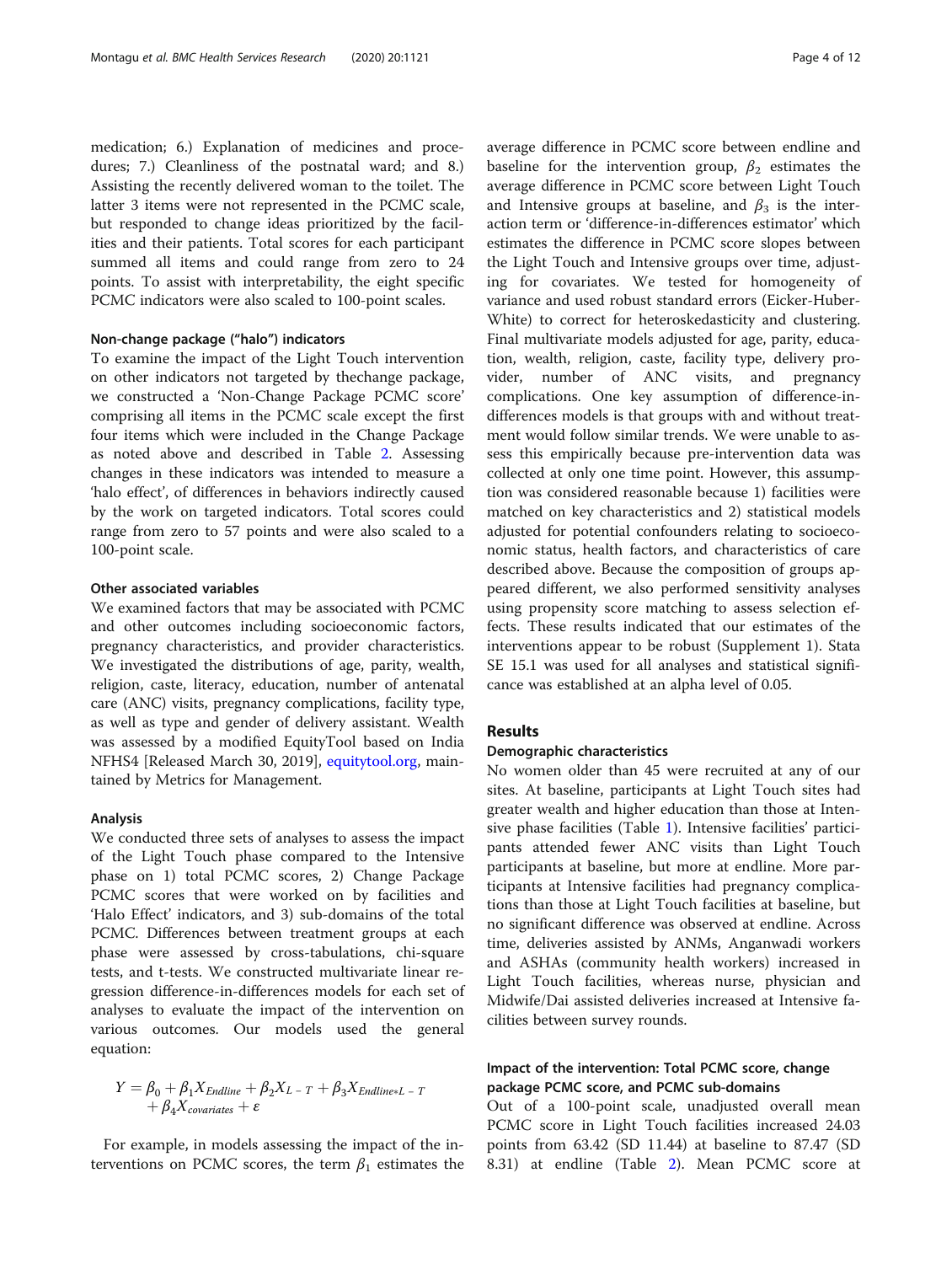|                                   | <b>Baseline</b> |             |              | <b>Endline</b> |             |             |             |         |  |  |
|-----------------------------------|-----------------|-------------|--------------|----------------|-------------|-------------|-------------|---------|--|--|
|                                   | Light-Touch     | Intensive   | <b>Total</b> | p              | Light-Touch | Intensive   | Total       | p       |  |  |
| Total number in group             | 300             | 285         | 585          |                | 300         | 300         | 600         |         |  |  |
| Age $(\%)$                        |                 |             |              |                |             |             |             |         |  |  |
| 18-19 years                       | 8 (2.7%)        | $6(2.1\%)$  | 14 (2.4%)    | 0.647          | $3(1.0\%)$  | $6(2.0\%)$  | 9(1.5%)     | 0.524   |  |  |
| 20-29 years                       | 254 (84.7%)     | 236 (82.8%) | 490 (83.8%)  |                | 258 (86.0%) | 251 (83.7%) | 509 (84.8%) |         |  |  |
| 30-45 years                       | 38 (12.7%)      | 43 (15.1%)  | 81 (13.8%)   |                | 39 (13.0%)  | 43 (14.3%)  | 82 (13.7%)  |         |  |  |
| Number of births (%)              |                 |             |              |                |             |             |             |         |  |  |
| $\mathbf{1}$                      | 124 (41.3%)     | 105 (36.8%) | 229 (39.1%)  | 0.022          | 92 (30.7%)  | 122 (40.7%) | 214 (35.7%) | 0.012   |  |  |
| $\overline{2}$                    | 98 (32.7%)      | 95 (33.3%)  | 193 (33.0%)  |                | 110 (36.7%) | 79 (26.3%)  | 189 (31.5%) |         |  |  |
| 3                                 | 53 (17.7%)      | 39 (13.7%)  | 92 (15.7%)   |                | 65 (21.7%)  | 57 (19.0%)  | 122 (20.3%) |         |  |  |
| 4 or more                         | 25 (8.3%)       | 46 (16.1%)  | 71 (12.1%)   |                | 33 (11.0%)  | 42 (14.0%)  | 75 (12.5%)  |         |  |  |
| Wealth Quintiles (%)              |                 |             |              |                |             |             |             |         |  |  |
| Poorest                           | 43 (14.3%)      | 141 (49.5%) | 184 (31.5%)  | < 0.001        | 32 (10.7%)  | 54 (18.0%)  | 86 (14.3%)  | < 0.001 |  |  |
| Poorer                            | 65 (21.7%)      | 47 (16.5%)  | 112 (19.1%)  |                | 38 (12.7%)  | 53 (17.7%)  | 91 (15.2%)  |         |  |  |
| Middle                            | 57 (19.0%)      | 36 (12.6%)  | 93 (15.9%)   |                | 55 (18.3%)  | 81 (27.0%)  | 136 (22.7%) |         |  |  |
| Richer                            | 56 (18.7%)      | 32 (11.2%)  | 88 (15.0%)   |                | 76 (25.3%)  | 59 (19.7%)  | 135 (22.5%) |         |  |  |
| Richest                           | 79 (26.3%)      | 29 (10.2%)  | 108 (18.5%)  |                | 99 (33.0%)  | 53 (17.7%)  | 152 (25.3%) |         |  |  |
| Religion (%)                      |                 |             |              |                |             |             |             |         |  |  |
| Hindu                             | 284 (94.7%)     | 262 (91.9%) | 546 (93.3%)  | 0.203          | 281 (93.7%) | 275 (91.7%) | 556 (92.7%) | 0.347   |  |  |
| Muslim/Other                      | 16 (5.3%)       | 23 (8.1%)   | 39 (6.7%)    |                | 19 (6.3%)   | 25 (8.3%)   | 44 (7.3%)   |         |  |  |
| Caste (%)                         |                 |             |              |                |             |             |             |         |  |  |
| Scheduled Caste                   | 128 (42.7%)     | 147 (51.6%) | 275 (47.0%)  | < 0.001        | 139 (46.3%) | 151 (50.3%) | 290 (48.3%) | 0.339   |  |  |
| Scheduled Tribe                   | $1(0.3\%)$      | 7(2.5%)     | 8 (1.4%)     |                | 2(0.7%)     | 5(1.7%)     | 7(1.2%)     |         |  |  |
| General Caste                     | 48 (16.0%)      | 75 (26.3%)  | 123 (21.0%)  |                | 39 (13.0%)  | 29 (9.7%)   | 68 (11.3%)  |         |  |  |
| OBC                               | 123 (41.0%)     | 56 (19.6%)  | 179 (30.6%)  |                | 120 (40.0%) | 115 (38.3%) | 235 (39.2%) |         |  |  |
| Literate (%)                      |                 |             |              |                |             |             |             |         |  |  |
| No                                | 34 (11.3%)      | 88 (30.9%)  | 122 (20.9%)  | < 0.001        | 23 (7.7%)   | 60 (20.0%)  | 83 (13.8%)  | < 0.001 |  |  |
| Yes                               | 266 (88.7%)     | 197 (69.1%) | 463 (79.1%)  |                | 277 (92.3%) | 240 (80.0%) | 517 (86.2%) |         |  |  |
| Highest grade/class completed (%) |                 |             |              |                |             |             |             |         |  |  |
| No education                      | 39 (13.0%)      | 88 (30.9%)  | 127 (21.7%)  | < 0.001        | 30 (10.0%)  | 61 (20.3%)  | 91 (15.2%)  | < 0.001 |  |  |
| Primary or post-primary           | 112 (37.3%)     | 117 (41.1%) | 229 (39.1%)  |                | 136 (45.3%) | 151 (50.3%) | 287 (47.8%) |         |  |  |
| Secondary or higher               | 149 (49.7%)     | 80 (28.1%)  | 229 (39.1%)  |                | 134 (44.7%) | 88 (29.3%)  | 222 (37.0%) |         |  |  |
| Number ANC visits (%)             |                 |             |              |                |             |             |             |         |  |  |
| No ANC                            | $1(0.3\%)$      | 8 (2.8%)    | 9(1.5%)      | < 0.001        | $0(0.0\%)$  | $0(0.0\%)$  | $0(0.0\%)$  | < 0.001 |  |  |
| Less than 4                       | 98 (32.%)       | 185 (64.9%) | 283 (48.4%)  |                | 107 (35.7%) | 97 (32.3%)  | 204 (34.0%) |         |  |  |
| 4 or 5                            | 96 (32.0%)      | 64 (22.5%)  | 160 (27.4%)  |                | 146 (48.7%) | 66 (22.0%)  | 212 (35.3%) |         |  |  |
| 6 plus                            | 105 (35.0%)     | 28 (9.8%)   | 133 (22.7%)  |                | 47 (15.7%)  | 137 (45.7%) | 184 (30.7%) |         |  |  |
| Problems during pregnancy         |                 |             |              |                |             |             |             |         |  |  |
| No                                | 184 (61.3%)     | 84 (29.5%)  | 268 (45.8%)  | < 0.001        | 209 (69.7%) | 212 (70.7%) | 421 (70.2%) | 0.789   |  |  |
| Yes                               | 116 (38.7%)     | 201 (70.5%) | 317 (54.2%)  |                | 91 (30.3%)  | 88 (29.3%)  | 179 (29.8%) |         |  |  |
| Facility Type (%)                 |                 |             |              |                |             |             |             |         |  |  |
| Gov't Health Center               | 200 (66.7%)     | 193 (67.7%) | 393 (67.2%)  | 0.786          | 200 (66.7%) | 200 (66.7%) | 400 (66.7%) | 1.000   |  |  |
| Gov't Hospital                    | 100 (33.3%)     | 92 (32.3%)  | 192 (32.8%)  |                | 100 (33.3%) | 100 (33.3%) | 200 (33.3%) |         |  |  |
| Delivery Assistant (%)            |                 |             |              |                |             |             |             |         |  |  |

## <span id="page-4-0"></span>Table 1 Characteristics of participants, by Light Touch / Intensive groups and survey round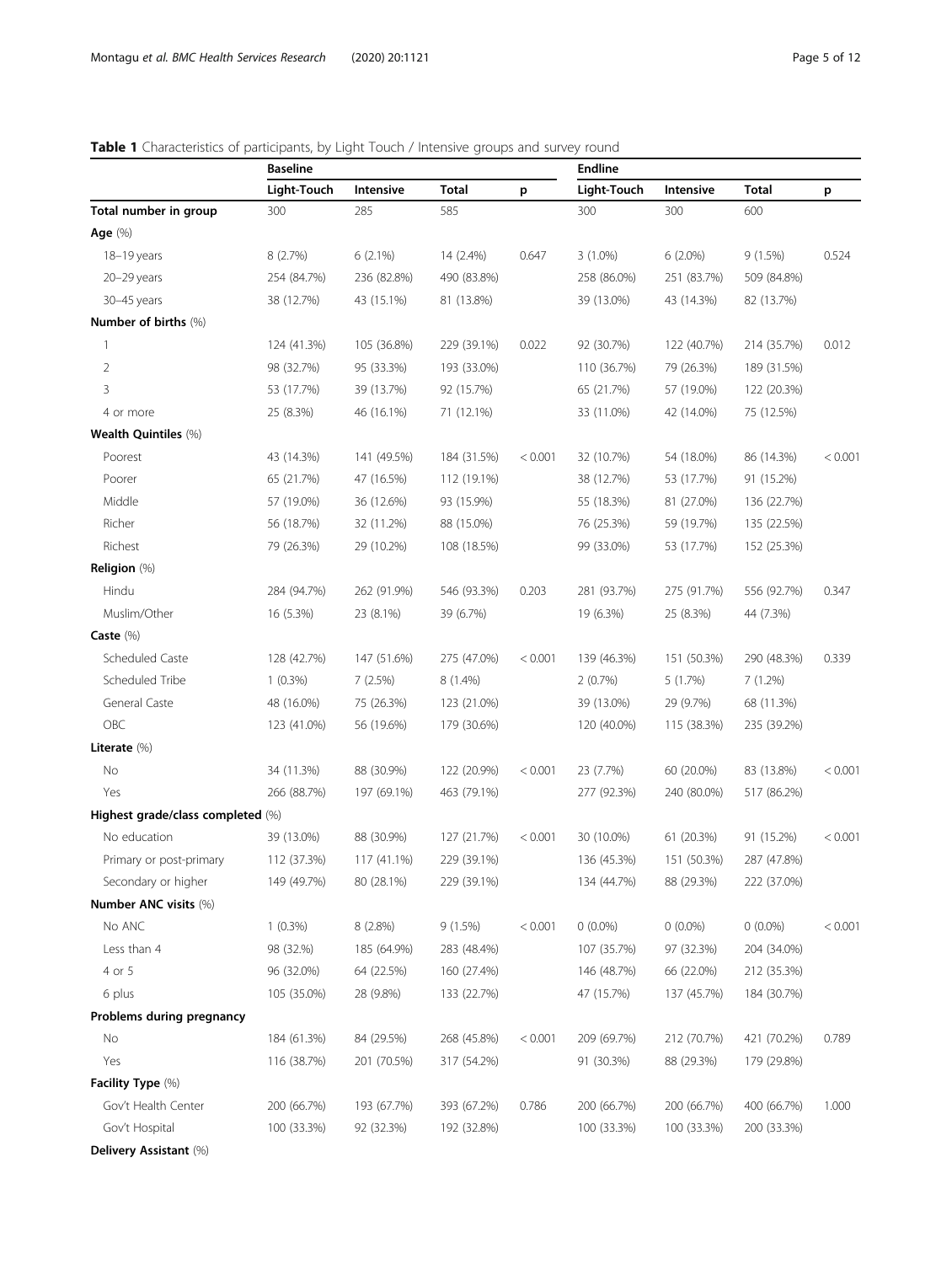|                                  | <b>Baseline</b> |                  |              | <b>Endline</b> |              |                  |              |         |  |
|----------------------------------|-----------------|------------------|--------------|----------------|--------------|------------------|--------------|---------|--|
|                                  | Light-Touch     | <b>Intensive</b> | <b>Total</b> | p              | Light-Touch  | <b>Intensive</b> | <b>Total</b> | p       |  |
| Nurse/Doctor                     | 12 (37.%)       | 35 (12.3%)       | 147 (25.1%)  | < 0.001        | 11 (3.7%)    | 83 (27.7%)       | 94 (15.7%)   | < 0.001 |  |
| Midwife/Dai                      | 153 (51.0%)     | 31 (10.9%)       | 184 (31.5%)  |                | 18 (6.0%)    | 216 (72.0%)      | 234 (39.0%)  |         |  |
| ASHA/Angawali                    | 32 (10.7%)      | 13 (4.6%)        | 45 (7.7%)    |                | 191 (63.7%)  | $1(0.3\%)$       | 192 (32.0%)  |         |  |
| Other/Non-skilled attendant      | $3(1.0\%)$      | 206 (72.3%)      | 209 (35.7%)  |                | 80 (26.7%)   | $0(0.0\%)$       | 80 (13.3%)   |         |  |
| Gender of delivery (%) assistant |                 |                  |              |                |              |                  |              |         |  |
| Male                             | $(0.3\%)$       | $0(0.0\%)$       | $1(0.2\%)$   | 0.329          | $0(0.0\%)$   | $1(0.3\%)$       | $(0.2\%)$    | 0.317   |  |
| Female                           | 299 (99.7%)     | 285 (100.0%)     | 584 (99.8%)  |                | 300 (100.0%) | 299 (99.7%)      | 599 (99.8%)  |         |  |

Intensive facilities increased 12.01 points, from 85.02 (SD 8.12) to 97.13 (SD 2.91).

In Intensive and Light-Touch groups, there was improvement in both the Change Package indicators specifically targeted for change, and the Non-Change Package "Halo" indicators, which were not targeted. In Light-Touch facilities Change-Package PCMC score increased 20.65 points between survey rounds, from 42.71 (SD 16.15) to 83.36 (SD 13.51). In Intensive facilities they increased 26.04 points, from 69.36 (SD 12.56) to 95.4 (SD 7.61).

The Non-Change Package "Halo" indicators increase 20.16 points in Light-Touch facilities (68.65 (SD 11.87) to 88.81 (SD 8.57)); and 6.82 in Intensive facilities (91.23 (SD 8.69) to 98.05 (SD 2.14)).

Subdomains also increased in both Light-Touch and Intensive facilities (Table [2\)](#page-6-0).

Our Difference-in-Difference regression analysis was conducted to adjust for demographic characteristics, facility type, provider factors, and pregnancy complications. The results show the increase in mean total PCMC scores at Light Touch facilities over time was greater than Intensive facilities (Fig. [1](#page-7-0)). Compared to Intensive intervention facilities, the Light Touch facilities' adjusted total PCMC scores increased an average of 16.15 points (95% CI: 13.47, 18.83) (Table [3;](#page-8-0) Table [4](#page-8-0)). For the Change Package PCMC score, Light Touch facilities increased 11.75 points more (95% CI: 7.33, 16.17) compared to Intensive intervention facilities across survey rounds. Non-change Package score at Light Touch facilities increased 16.79 points (95%CI: 14.12, 19.45) relative to Intensive facilities between survey rounds (Fig. [2\)](#page-9-0).

## **Discussion**

These results contribute to broader QI efforts by demonstrating that a light touch, less intensive QI method may improve women's experiences of care. Person-centered care, as measured through self-reported patient experience during childbirth, improved significantly at all three facilities which received a year-long, intensively supported team-based collaborative QI intervention. PCMC also

improved significantly at all three facilities which subsequently participated in a six-month-long Light Touch phase, with limited and decreasing external support and lower demands on time and input from facility staff and clinicians.

The Intensive facilities, beginning from a higher baseline PCMC score than the Light-Touch facilities, and limited by the upper bound of the scale, were constrained in the absolute potential improvement they could achieve. The similarity of results from both study arms are noteworthy for facilities in low-resource settings where a full QI methodology may not be feasible.

Our findings show only minor differences between the set of activities within the PCMC Scale which are measures of specifically targeted processes included in the "Change Package", and therefore emphasized for improvement during both Intensive and Light Touch phases, and the remaining 19 indicators within the PCMC scale which measure activities or behaviors not targeted for change. Results indicate that PCMC improved for both Change-Package specific indicators and for non-Change-Package indicators. The increase in PCMC was higher for non-Change Package indicators. The greatest change in PCMC score was for the Communication & Autonomy subdomain of PCMC. This may be due to the greater ability of providers to change interpersonal behaviors such as calling the patient by their name or introducing themselves as opposed to broader health facility environment changes (i.e. Supportive care sub-domain) or respect and dignity.

This study has a number of limitations. First, there were only a small number of facilities in each arm. We made an effort to match both arms based on existing facility information but we were not able to adjust for clustering effect given the small numbers. However, we used robust standard errors to correct for heteroskedasticity that may have arisen due to facility-level effects. Second, all the facilities had also previously been part of a major quality of care Intervention focused on improving clinical quality for delivery through use of a validated childbirth checklist. As a result, the responsiveness to change interventions among staff may not be reflective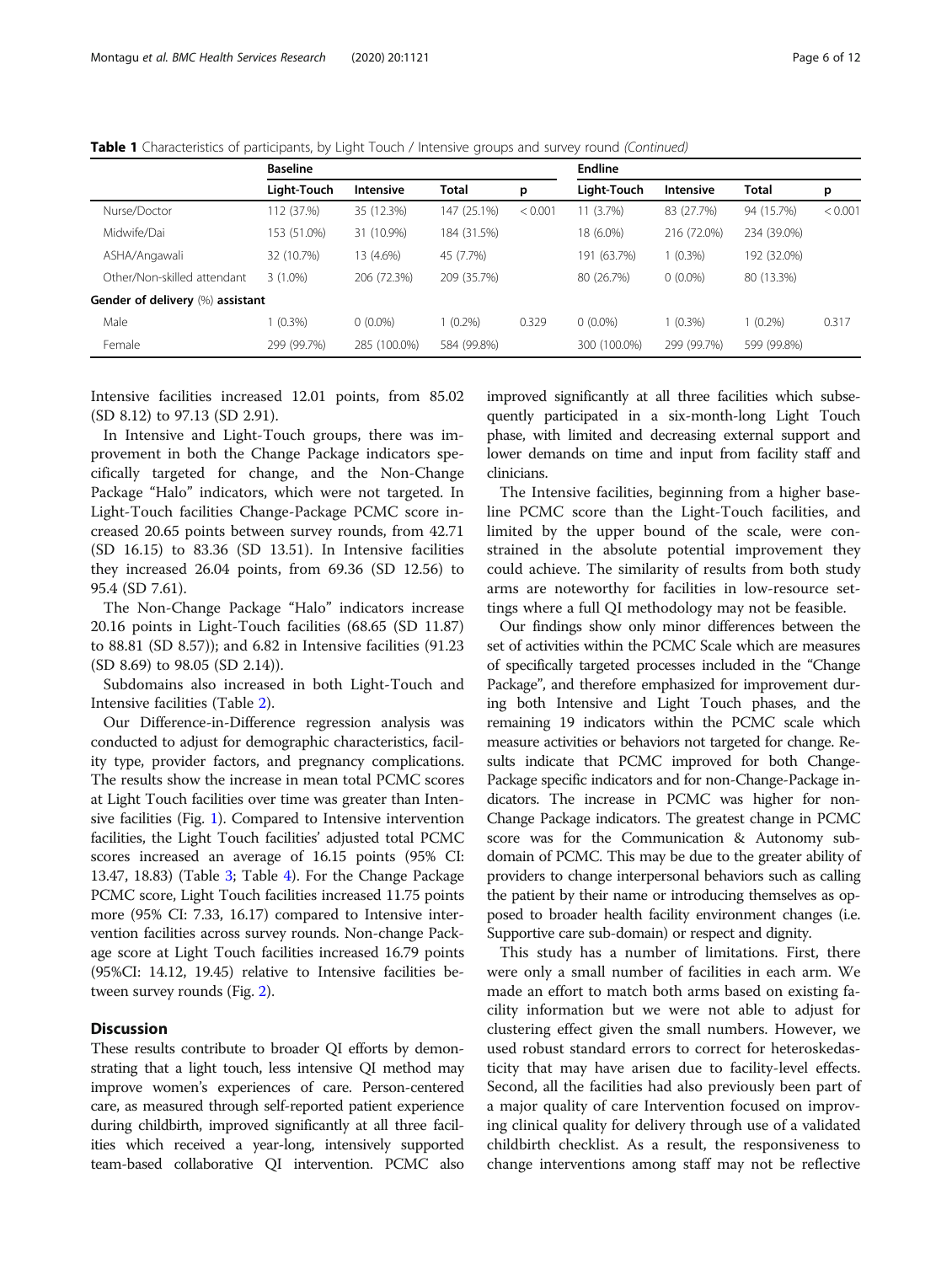<span id="page-6-0"></span>Table 2 Mean PCMC Scores for Full Scale, Change Package and Non-Change Package Indicators, and Sub-Domains, by Light Touch/ Intensive groups and survey round<sup>a</sup>

|                                                              | <b>Baseline</b> |             |                     |       |                         |         | <b>Endline</b>           |           |         |       |           |        |
|--------------------------------------------------------------|-----------------|-------------|---------------------|-------|-------------------------|---------|--------------------------|-----------|---------|-------|-----------|--------|
|                                                              |                 | Light-Touch |                     |       | <b>Intensive</b>        |         | Light-Touch<br>Intensive |           |         |       |           |        |
|                                                              | N               | Mean SD     |                     | N     | Mean SD                 |         | N                        | Mean SD   |         | N     | Mean SD   |        |
| <b>Total PCMC score</b>                                      |                 |             |                     |       |                         |         |                          |           |         |       |           |        |
| PCMC total sum (23 indicators)                               | 300             | 63.42       | (11.44)             | 285   | 85.02                   | (8.12)  | 300                      | 87.47     | (8.31)  | 300   | 97.13     | (2.91) |
| Change Package PCMC total sum (8 indicators)                 | 300             | 42.71       | $(16.15)$ 285       |       | 69.36                   | (12.56) |                          | 300 83.36 | (13.51) |       | 300 95.4  | (7.61) |
| Non-Change Package total sum (19 items)                      | 300             | 68.65       | (11.87)             | 285   | 91.23                   | (8.69)  | 300                      | 88.81     | (8.57)  |       | 300 98.05 | (2.14) |
| Dignity and Respect domain subtotal (5 indicators)           | 300             | 77.42       | (15.65)             | 285   | 94.41                   | (9.93)  | 300                      | 85.33     | (10.75) |       | 300 98.22 | (3.63) |
| Communication and Autonomy domain subtotal (7<br>indicators) | 300             | 40.98       | (16.24)             |       | 285 78.56               | (13.06) |                          | 300 84.67 | (16.19) |       | 300 96.89 | (5.37) |
| Supportive Care domain subtotal (11 indicators)              |                 | 300 71.33   | $(11.57)$ 285 84.87 |       |                         | (9.82)  |                          | 300 90.22 | (7.24)  |       | 300 96.78 | (3.00) |
| <b>Specific Indicators</b>                                   |                 |             |                     |       |                         |         |                          |           |         |       |           |        |
| <b>Dignity and Respect Domain</b>                            |                 |             |                     |       |                         |         |                          |           |         |       |           |        |
| Treated with respect <sup>b</sup>                            |                 | 300 2.14    | (0.76)              |       | 285 2.95                | (0.28)  |                          | 300 2.68  | (0.53)  | 300 3 |           | (0.00) |
| Visual privacy                                               | 300             | 1.64        | (1.01)              |       | 285 2.44                | (1.17)  |                          | 300 2.77  | (0.53)  |       | 300 2.99  | (0.17) |
| Record confidentiality <sup>b</sup>                          | 300             | 2.18        | (0.90)              | 285   | 2.8                     | (0.64)  |                          | 300 1.53  | (1.18)  |       | 300 2.76  | (0.51) |
| Verbal abuse <sup>b</sup>                                    | 300             | 2.69        | (0.68)              |       | 285 2.98                | (0.17)  |                          | 300 2.89  | (0.49)  |       | 300 2.99  | (0.11) |
| Physical abuse <sup>b</sup>                                  |                 | 300 2.96    | (0.27)              | 285 3 |                         | (0.00)  |                          | 300 2.92  | (0.46)  | 300 3 |           | (0.00) |
| <b>Communication and Autonomy Domain</b>                     |                 |             |                     |       |                         |         |                          |           |         |       |           |        |
| Introduce self                                               | 300             | 0.09        | (0.30)              | 285   | 0.36                    | (0.97)  | 300                      | 1.87      | (1.11)  | 300   | 2.61      | (0.74) |
| Involvement in care <sup>b</sup>                             | 300             | 1.08        | (1.11)              | 285   | 2.82                    | (0.52)  |                          | 300 2.49  | (0.76)  |       | 300 2.93  | (0.25) |
| Delivery position choice                                     | 300             | 1.22        | (1.11)              |       | 285 2.81                | (0.63)  |                          | 300 2.92  | (0.34)  |       | 300 2.91  | (0.36) |
| Languageb                                                    | 300             | 2.45        | (0.78)              |       | 285 2.62                | (0.88)  |                          | 300 2.76  | (0.48)  |       | 300 2.97  | (0.17) |
| Explain exams/proceduresb                                    | 300             | 0.68        | (0.91)              |       | 285 2.83                | (0.49)  |                          | 300 2.49  | (0.77)  |       | 300 2.94  | (0.24) |
| Explain medicines <sup>b</sup>                               | 300             | 1.06        | (1.24)              |       | 285 2.21                | (1.19)  |                          | 300 2.57  | (0.72)  | 300 3 |           | (0.06) |
| Able to ask questionsb                                       |                 | 300 2.02    | (0.91)              |       | 285 2.85                | (0.55)  |                          | 300 2.68  | (0.51)  |       | 300 2.98  | (0.15) |
| <b>Supportive Care Domain</b>                                |                 |             |                     |       |                         |         |                          |           |         |       |           |        |
| Time to care <sup>b</sup>                                    | 300             | 2.44        | (0.78)              | 285   | $\overline{\mathbf{3}}$ | (0.00)  |                          | 300 2.84  | (0.43)  |       | 300 2.91  | (0.30) |
| Labor support <sup>b</sup>                                   | 300             | 2.75        | (0.57)              |       | 285 2.89                | (0.41)  |                          | 300 2.96  | (0.20)  | 300 3 |           | (0.00) |
| Delivery support <sup>b</sup>                                |                 | 300 2.72    | (0.60)              |       | 285 2.92                | (0.42)  |                          | 300 2.98  | (0.14)  | 300 3 |           | (0.00) |
| Attention when need help <sup>b</sup>                        | 300             | 1.98        | (0.80)              | 285   | 2.85                    | (0.47)  |                          | 300 2.65  | (0.49)  |       | 300 2.99  | (0.10) |
| <b>Bribes</b> <sup>b</sup>                                   | 300             | 2.28        | (0.71)              |       | 285 1.35                | (1.24)  |                          | 300 2.65  | (0.68)  |       | 300 2.55  | (0.60) |
| Control pain <sup>b</sup>                                    |                 | 300 1.61    | (0.80)              |       | 285 2.45                | (1.03)  |                          | 300 2.68  | (0.48)  |       | 300 2.95  | (0.22) |
| Enough staff <sup>b</sup>                                    |                 | 300 1.87    | (0.70)              |       | 285 2.77                | (0.70)  |                          | 300 2.53  | (0.57)  |       | 300 2.98  | (0.25) |
| Took best care <sup>b</sup>                                  |                 | 300 1.81    | (0.62)              |       | 285 2.86                | (0.46)  |                          | 300 2.59  | (0.50)  |       | 300 2.99  | (0.11) |
| Trustb                                                       |                 | 300 2.14    | (0.81)              |       | 285 2.94                | (0.32)  |                          | 300 2.82  | (0.42)  |       | 300 2.97  | (0.16) |
| Clean bathroom                                               |                 | 300 1.68    | (0.62)              |       | 285 1.06                | (1.29)  |                          | 300 2.17  | (0.51)  |       | 300 2.61  | (0.51) |
| Safeb                                                        |                 | 300 2.26    | (0.81)              |       | 285 2.93                | (0.31)  |                          | 300 2.89  | (0.31)  |       | 300 2.99  | (0.10) |
| <b>Change Package</b>                                        |                 |             |                     |       |                         |         |                          |           |         |       |           |        |
| Introduction                                                 |                 | 300 0.09    | (0.30)              |       | 285 0.36                | (0.97)  |                          | 300 1.97  | (1.13)  |       | 300 2.61  | (0.74) |
| Privacy                                                      |                 | 300 1.64    | (1.01)              |       | 285 2.44                | (1.17)  |                          | 300 2.71  | (0.63)  |       | 300 2.99  | (0.17) |
| Position of choice                                           |                 | 300 1.22    | (1.11)              |       | 285 2.81                | (0.63)  |                          | 300 2.92  | (0.34)  |       | 300 2.85  | (0.48) |
| Clean bathroom                                               |                 | 300 1.68    | (0.62)              |       | 285 1.06                | (1.29)  |                          | 300 2.59  | (0.76)  |       | 300 2.83  | (0.57) |
| Explain test and medicine purpose                            |                 | 300 0.89    | (0.97)              |       | 285 2.21                | (1.19)  |                          | 300 2.38  | (0.92)  |       | 300 2.85  | (0.51) |
| Pain medicines given when needed                             |                 | 300 1.27    | (0.83)              |       | 285 2.45                | (1.03)  |                          | 300 2.29  | (0.84)  |       | 300 2.99  | (0.13) |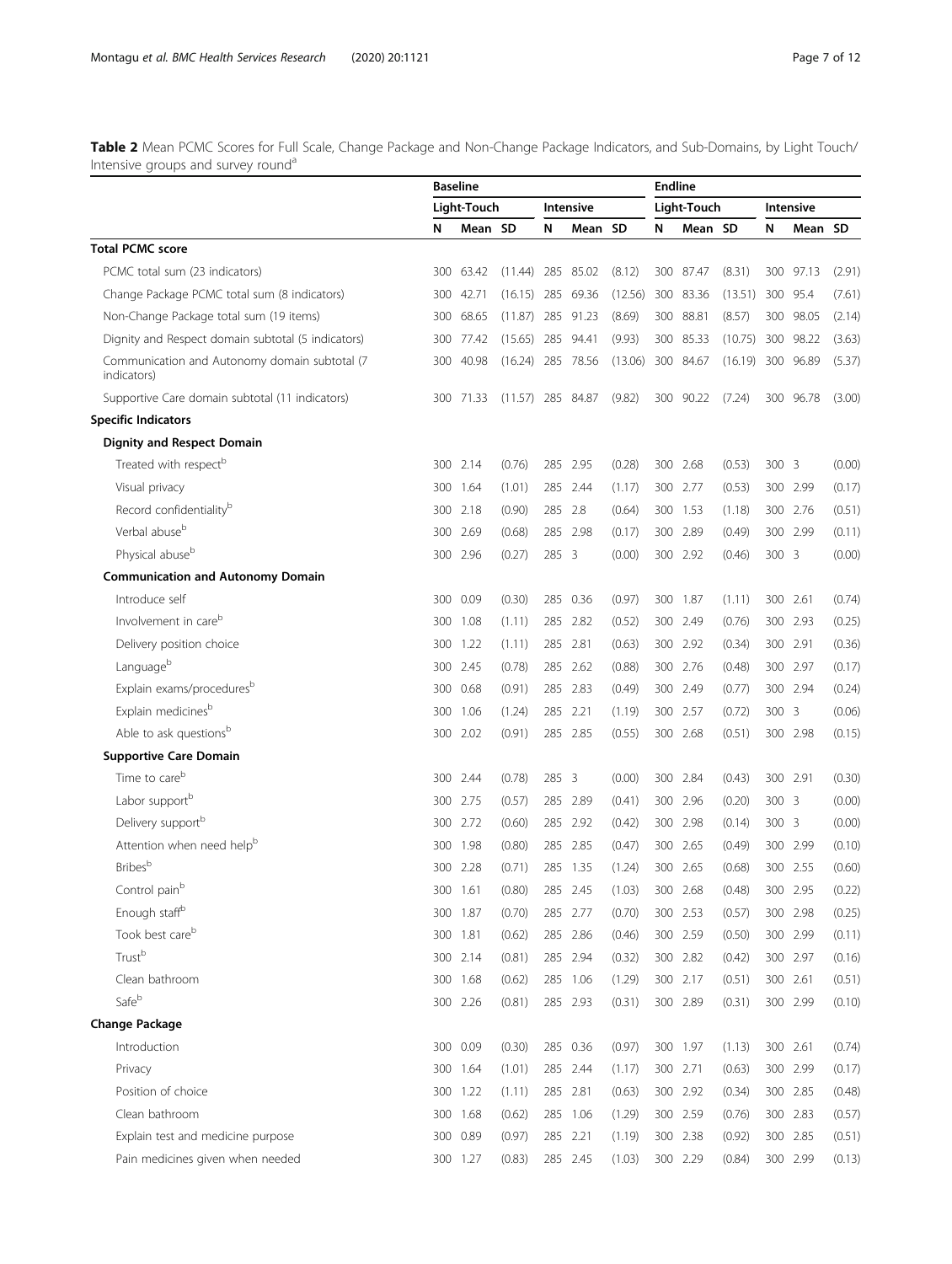|                            |             | <b>Baseline</b> |                   |                  |          |                   |             |         | <b>Endline</b>    |                  |          |        |  |  |
|----------------------------|-------------|-----------------|-------------------|------------------|----------|-------------------|-------------|---------|-------------------|------------------|----------|--------|--|--|
|                            | Light-Touch |                 |                   | <b>Intensive</b> |          |                   | Light-Touch |         |                   | <b>Intensive</b> |          |        |  |  |
|                            | N           | Mean SD         |                   | N                | Mean SD  |                   | N           | Mean SD |                   | N                | Mean SD  |        |  |  |
| Helped to the toilet       |             | 300 1.31        | $(1.25)$ 285 2.68 |                  |          | $(0.76)$ 300 2.41 |             |         | $(1.07)$ 300 2.88 |                  |          | (0.48) |  |  |
| Clean post-natal care ward |             | 300 2.15        | (0.86)            |                  | 285 2.64 | $(0.76)$ 300 2.74 |             |         | (0.48)            |                  | 300 2.89 | (0.33) |  |  |

<span id="page-7-0"></span>Table 2 Mean PCMC Scores for Full Scale, Change Package and Non-Change Package Indicators, and Sub-Domains, by Light Touch/ Intensive groups and survey round<sup>a</sup> (Continued)

<sup>a</sup>Total, change package, non-change package and subdomain scores were scaled to a 100-point scale b Denotes Non-change package indicator

of facilities that don't have this prior experience. Moreover, broader government-focused initiatives on quality improvement may have influenced these results. For example, a government-sponsored, national campaign to improve the cleanliness of public facilities during the period of the intervention may have influenced results in PCMC indicators focused on cleanliness of the washrooms and postnatal wards across both arms. Towards the end of the Intensive phase, the project's facilities also received attention to a phased expansion of the Government of India's national initiative to improve the clinical and experiential quality of care in labor rooms and maternity hospitals [[15](#page-10-0)]. This may have influenced the receptiveness of facility leadership to the improvement Interventions in this study, particularly in the lighttouch phase. Third, there may have been a Hawthorne effect, through which facility staff changed the intervention activities knowing they would be assessed. We attempted to control for this by measuring aspects of PCMC which were not the target of intervention actions and comparing across the two groups.

## Conclusion

The sustained time commitment by facility staff and clinicians, and the transport and external expertise needed to lead a facility through the team-based Quality Improvement efforts to develop effective process changes are all necessary for effective initiatives. The costs are high, however, and are likely the reason that QI initiatives are increasingly common in OECD countries, and remain rare in Low- and Middle-Income Countries (LMICs). QI interventions do not appear to have changed practices widely in LMICs. We assume that the cost and complexity of implementation is at least part of the reason for this. Added to this already significant barrier, focusing on person-centered care is more challenging than focusing on clinical care in all settings. Where competition for limited resources exists, prioritizing infrastructure and clinical care improvements often takes precedence for both health and political reasons. Our own past research has shown that as providers become overworked and service volumes increase, better clinical care is often at odds with better, more personal, care

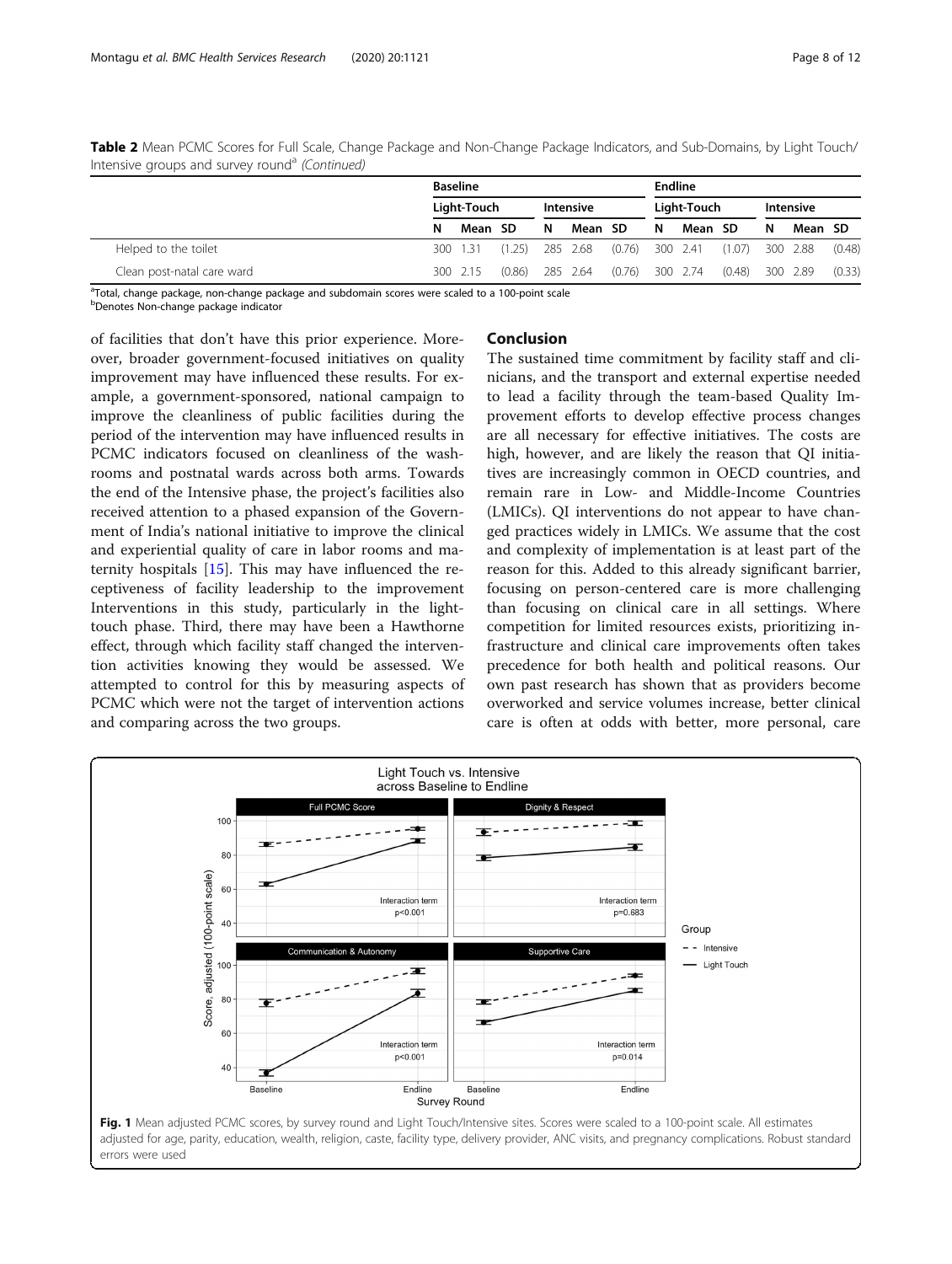<span id="page-8-0"></span>Table 3 Difference-in-Differences analyses of Light Touch vs. Intensive Intervention on PCMC scores. Measured for Full Scale, Change Package, and Non-Change Package items, as well as PCMC Sub-Domains<sup>a</sup>

|                            | Survey Round: Endline (reference Baseline)    | Treatment Group: Light Touch (reference Intensive Intervention) | Interaction term |
|----------------------------|-----------------------------------------------|-----------------------------------------------------------------|------------------|
|                            | Full PCMC score, 23 items (unadjusted)        |                                                                 |                  |
| Coefficient                | 12.10                                         | $-21.60$                                                        | 11.95            |
| 95%CI                      | (10.76, 13.45)                                | $(-22.95, -20.26)$                                              | (10.06, 13.84)   |
| $p$ -value                 | 0.000                                         | 0.000                                                           | 0.000            |
|                            | Full PCMC score, 23 items (adjusted)          |                                                                 |                  |
| Coefficient                | 9.16                                          | $-23.27$                                                        | 16.15            |
| 95%CI                      | (7.50, 10.83)                                 | $(-25.02, -21.51)$                                              | (13.47, 18.83)   |
| $p$ -value                 | 0.000                                         | 0.000                                                           | 0.000            |
|                            | Change Package score, 8 items (adjusted)      |                                                                 |                  |
| Coefficient                | 26.94                                         | $-25.52$                                                        | 11.75            |
| 95%CI                      | (24.03, 29.85)                                | $(-28.33, -22.70)$                                              | (7.33, 16.17)    |
| $p$ -value                 | 0.000                                         | 0.000                                                           | 0.000            |
|                            | Non-Change Package score, 19 items (adjusted) |                                                                 |                  |
| Coefficient                | 4.54                                          | $-23.70$                                                        | 16.79            |
| 95%CI                      | (2.88, 6.21)                                  | $(-25.49, -21.91)$                                              | (14.12, 19.45)   |
| $p$ -value                 | 0.000                                         | 0.000                                                           | 0.000            |
|                            | Dignity & Respect (adjusted)                  |                                                                 |                  |
| Coefficient                | 5.21                                          | $-15.07$                                                        | 1.01             |
| 95%CI                      | (2.26, 8.16)                                  | $(-18.05, -12.09)$                                              | $(-3.84, 5.86)$  |
| $p$ -value                 | 0.001                                         | 0.000                                                           | 0.683            |
|                            | <b>Communication and Autonomy (adjusted)</b>  |                                                                 |                  |
| Coefficient                | 18.84                                         | $-40.90$                                                        | 27.78            |
| 95%CI                      | (15.77, 21.90)                                | $(-44.01, -37.79)$                                              | (22.86, 32.70)   |
| $p$ -value                 | 0.000                                         | 0.000                                                           | 0.000            |
| Supportive Care (adjusted) |                                               |                                                                 |                  |
| Coefficient                | 15.53                                         | $-12.07$                                                        | 3.29             |
| 95%CI                      | (13.89, 17.18)                                | $(-13.86, -10.28)$                                              | (0.67, 5.92)     |
| $p$ -value                 | 0.000                                         | 0.000                                                           | 0.014            |

<sup>a</sup>Adjusted estimates controlled for age, parity, education, wealth, religion, caste, facility type, delivery provider, ANC visits, and pregnancy complications. Robust standard errors were used

|                 | <b>Baseline</b> |             |           |     |                  |           | <b>Endline</b> | Unadjusted         |           |           |       |            |       |
|-----------------|-----------------|-------------|-----------|-----|------------------|-----------|----------------|--------------------|-----------|-----------|-------|------------|-------|
|                 |                 | Light-Touch |           |     | <b>Intensive</b> |           |                | <b>Light Touch</b> |           | Intensive |       | difference |       |
|                 | N               | Mean        | <b>SD</b> | N   | Mean             | <b>SD</b> | N              | Mean               | <b>SD</b> | N         | Mean  | <b>SD</b>  |       |
| <b>Facility</b> |                 |             |           |     |                  |           |                |                    |           |           |       |            |       |
| $L-T_1$ PHC     | 100             | 70.65       | (7.38)    |     |                  |           | 100            | 89.29              | (5.07)    |           |       |            | 18.64 |
| $L-T_2$ CHC     | 100             | 67.84       | (7.19)    |     |                  |           | 100            | 93.78              | (4.44)    |           |       |            | 25.94 |
| $L-T_3$ CHC     | 100             | 51.77       | (8.93)    |     |                  |           | 100            | 79.33              | (7.27)    |           |       |            | 27.56 |
| Intensive 1 PHC |                 |             |           | 105 | 86.87            | (6.73)    |                |                    |           | 100       | 97.67 | (2.64)     | 10.8  |
| Intensive 2 CHC |                 |             |           | 92  | 82.14            | (10.46)   |                |                    |           | 100       | 97.23 | (3.14)     | 15.09 |
| Intensive 3 CHC |                 |             |           | 88  | 85.84            | (5.75)    |                |                    |           | 100       | 96.48 | (2.85)     | 10.64 |

Table 4 Mean PCMC Scores for Light Touch / Intensive Facilities, by survey round (unadjusted)<sup>a</sup>

<sup>a</sup>PHC Primary Health Care center; CHC = Community Health Center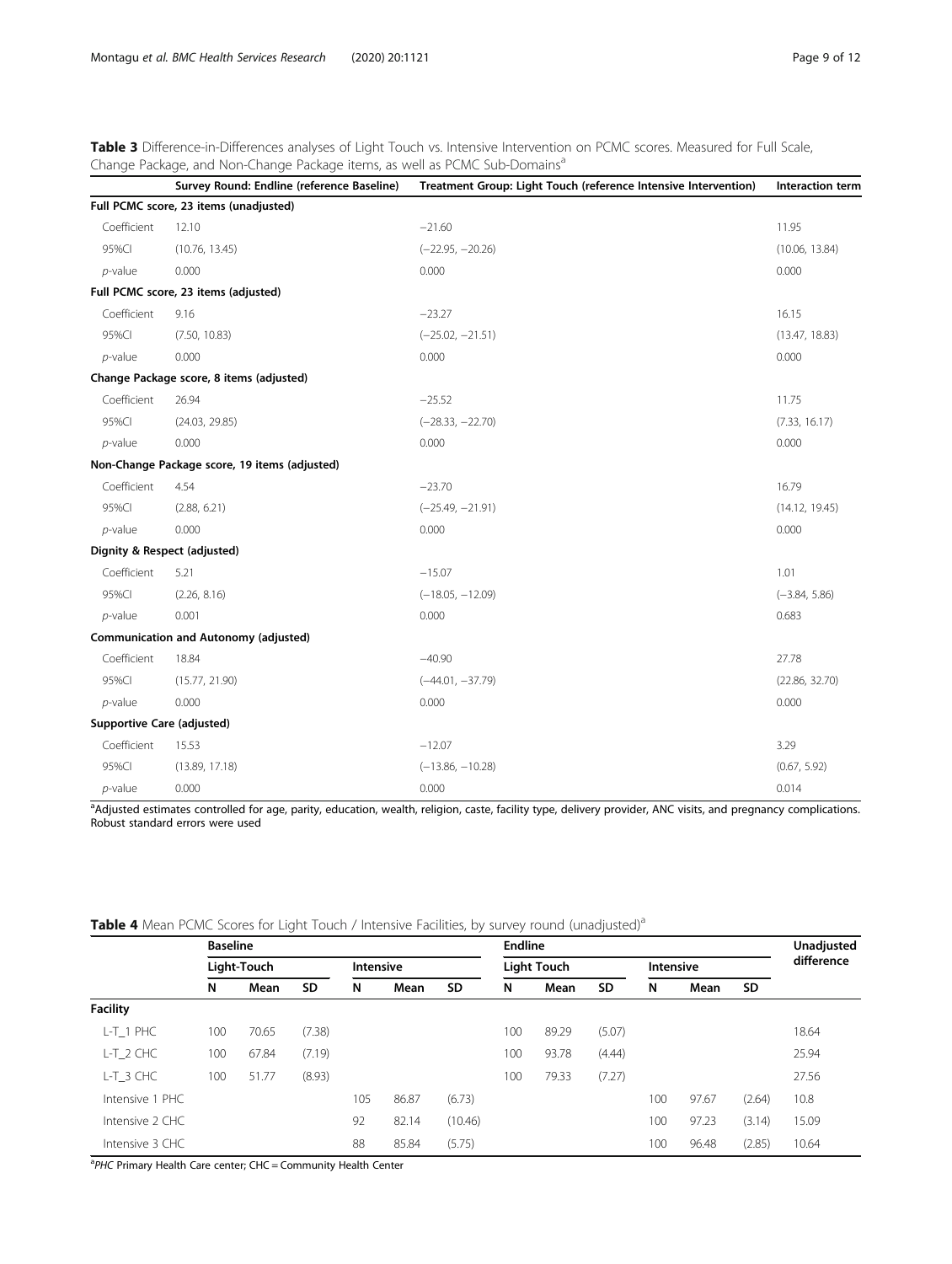<span id="page-9-0"></span>

[[30\]](#page-11-0). Provider stress, and facility management, were shown to be critical contextual pre-conditions for being open to improvement, and anecdotally reported by research teams for this study as well [\[31](#page-11-0)].

In this context, our findings are particularly important. This study provides evidence that once effective process changes are identified through a locally developed "Change Package" they can be effectively introduced into facilities without long-duration, high-intensity, support, and that this 'lighter-touch', less expensive, method of introduction can achieve similar outcomes. This offers a major opportunity for health systems where demonstrated packages of process changes have been identified to replicate and spread that package of changes widely. In addition, the development of a local change package with its high cost may be more acceptable if there is evidence its benefits can be spread across a much wider system with modest marginal costs.

Beyond this, our research provides insights into an important question about whether PCMC interventions change only specific, targeted, behaviors, or change overall attitudes and practices which effect how providers interact with patients more broadly. This shows that the positive changes in provider and staff practices on actions such as assuring cleanliness and calling patients by name – identified, defined, and targeted for change through collaborative process (Intensive intervention) – spurred more broad-reaching changes in how providers and staff engaged with patients. For example, using the patients' preferred language when speaking to them, or assuring patients were informed about the intent of interventions or the results of tests. These kinds of actions also improved even though not the focus of change

actions identified through the intervention. Because of the small number of facilities involved the findings from this study will need to be replicated to be sure of their broader applicability; nonetheless, they offer a way forward for quality focused intervention efforts. Taken together, these results provide evidence of the potential for improving PCMC in a low-resource setting.

## Supplementary Information

The online version contains supplementary material available at [https://doi.](https://doi.org/10.1186/s12913-020-05960-6) [org/10.1186/s12913-020-05960-6.](https://doi.org/10.1186/s12913-020-05960-6)

| <b>Additional file 1.</b> |  |
|---------------------------|--|
| <b>Additional file 2.</b> |  |
| <b>Additional file 3.</b> |  |
| <b>Additional file 4.</b> |  |
| <b>Additional file 5.</b> |  |
| Additional file 6.        |  |

#### Abbreviations

ANC: Antenatal Care; CHC: Community Health Center; LMIC : Low- and Middle-Income Countries; MMR: Maternal mortality rates; NHM: National Health Mission; OECD: Organization for Economic Co-operation and Development; PCMC: Person-centered maternity care; PHC: Primary Health Center; QI: Quality Improvement

#### Acknowledgements

We are gateful to the data collection teams and staff in the Uttar Pradesh facilities whom we worked with, as well as the patients who generously gave their time and attention to participate in this study.

#### Authors' contributions

DM and MS led the overall study design. DM lead the writing of the manuscript and MN led the analysis. CG and KG led the intervention methods development, intervention design, and supervision, with support from KPR and KS. ABS, KG, and KPR led data collection. MN and MS led the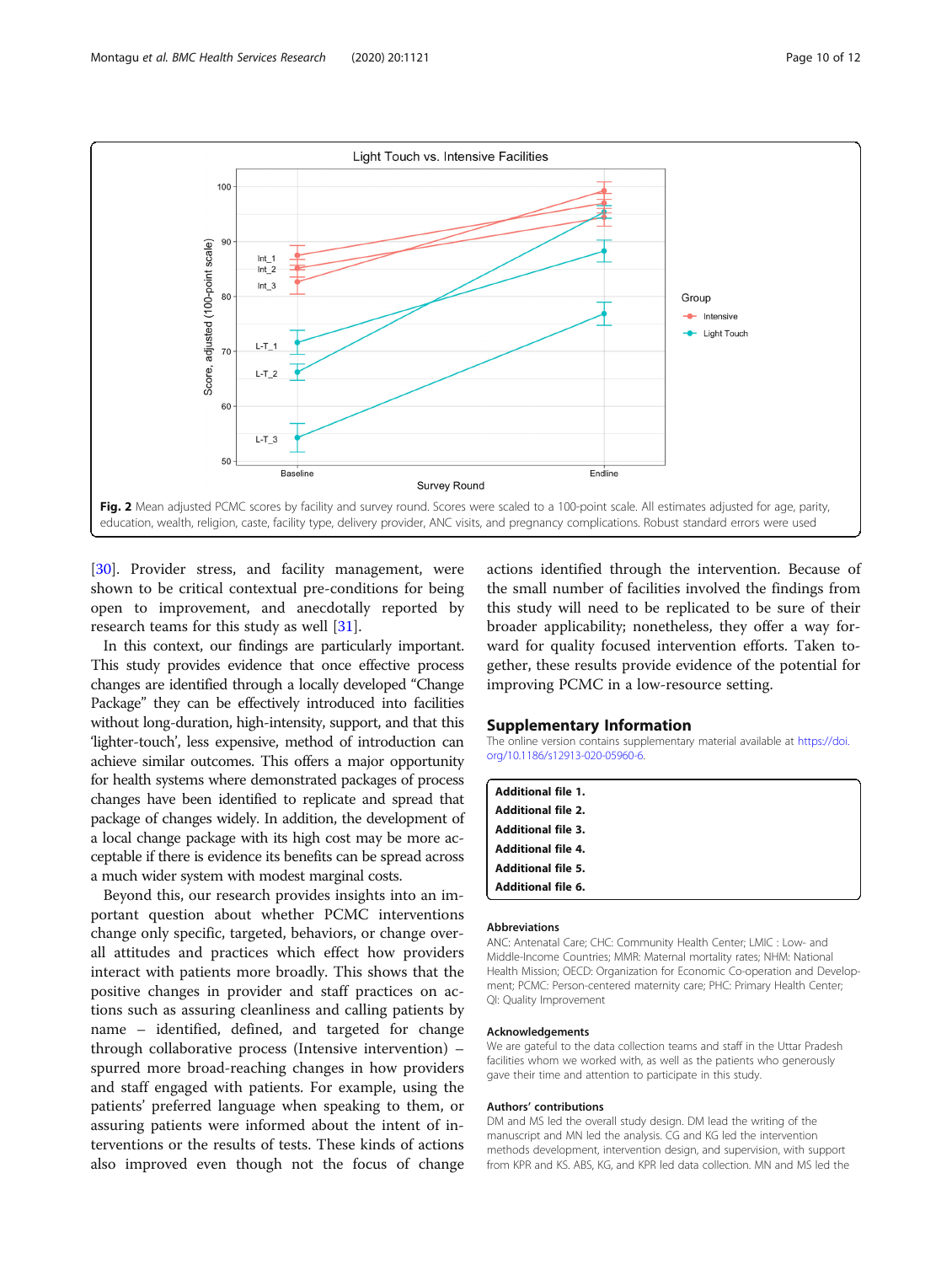<span id="page-10-0"></span>data analysis. KG, MN, CG, and MS all contributed to the writing. All authors provided input on data interpretation, editing, and approved the final manuscript.

## Authors' information

Not applicable

#### Funding

This study was funded by a grant from the Bill and Melinda Gates Foundation. The Foundation was not involved in guiding site selection, study design, analsyis, or interpretation of results.

#### Availability of data and materials

The datasets generated and/or analyzed during the current study are available at the Dryad repository. [https://datadryad.org/stash/dataset/doi:10.](https://datadryad.org/stash/dataset/doi:10.7272/Q6BG2M6W) [7272/Q6BG2M6W](https://datadryad.org/stash/dataset/doi:10.7272/Q6BG2M6W)

#### Ethics approval and consent to participate

Human subjects approval for this study was received from the Human Research Protection Program Committee on Human Research of the University of California, San Francisco (IRB# 15–18008, ref. 176940; 11/09/ 2016). Designated approval was received from Population Services International (OHRB Federalwide Assurance (FWA) #0009154)). Formative research was approved by the Institutional Ethics Committee of the Public Health Foundation of India (TRC-IEC-276/15; May 2, 2016). The Institutional Ethics Committee of the Public Health Foundation of India is registered by the Drug Controller General of India under the Central Drugs Standard Control Organization, Government of India. Literacy among women in Uttar Pradesh was 57% at the last census in 2011 and lowest in the most disadvanged economic, caste, and ethnic groups. To assure inclusion of all respondents, and in light of the low risk to participating women, all IRBs approved verbal consent for participation in the study as described in detail according to the following process. All study participants were read an informed consent form in their language of choice, and prior to enrollment their agreement was confirmed either by respondent signature, respondent marking "x", or the researcher marking "yes" on a mobile survey device for respondents not able to sign their names. Particpants were give a paper copy of the consent form. No participants under 18 years old were accepted into the study.

#### Consent for publication

Not applicable.

## Competing interests

The authors declare that they have no competing interests.

## Author details

<sup>1</sup>University of California San Francisco, 550 16th St., San Francisco, CA, USA. <sup>2</sup>University of California Los Angeles, 650 Charles E. Young Drive South, Los Angeles, CA 90095-1772, USA. <sup>3</sup>Indepedent Improvement Consultant, 24 One Chapmans Peak Drive, Western Cape, Hout Bay, South Africa. <sup>4</sup>Population Services International, C-445 Chittranjan Park, New Delhi 110019, India. 5 Population Services International. Nidhi Kamal Tower, 202, 2nd Floor, Plot – 37 & 38B, Barwara House, Ajmer Road, Jaipur, Rajasthan, India. <sup>6</sup>Population Services International, Lucknow, Uttar Pradesh, India.

## Received: 21 June 2020 Accepted: 23 November 2020 Published online: 04 December 2020

#### References

- 1. Office of the Registrar General & Census Commissioner. MMR Bulletin-2014- 16.pdf [Internet]. 2018 [cited 2019 Sep 16]. Available from: [http://www.](http://www.censusindia.gov.in/vital_statistics/SRS_Bulletins/MMR%20Bulletin-2014-16.pdf) [censusindia.gov.in/vital\\_statistics/SRS\\_Bulletins/MMR%20Bulletin-2014-16.](http://www.censusindia.gov.in/vital_statistics/SRS_Bulletins/MMR%20Bulletin-2014-16.pdf) [pdf](http://www.censusindia.gov.in/vital_statistics/SRS_Bulletins/MMR%20Bulletin-2014-16.pdf).
- 2. Montagu D, Sudhinaraset M, Diamond-Smith N, Campbell O, Gabrysch S, Freedman L, et al. Where women go to deliver: understanding the changing landscape of childbirth in Africa and Asia. Health Policy Plan. 2017;32(8):1146–52.
- Diamond-Smith N, Sudhinaraset M. Drivers of facility deliveries in Africa and Asia: regional analyses using the demographic and health surveys. Reprod Health. 2015;12(1):6.
- 4. Bhattacharyya S, Srivastava A, Roy R, Avan BI. Factors influencing women's preference for health facility deliveries in Jharkhand state, India: a cross sectional analysis. BMC Pregnancy Childbirth. 2016;16(1). [https://doi.org/10.](https://doi.org/10.1186/s12884-016-0839-6) [1186/s12884-016-0839-6](https://doi.org/10.1186/s12884-016-0839-6) [cited 2019 Jan 13].
- 5. Sudhinaraset M, Treleaven E, Melo J, Singh K, Diamond-Smith N. Women's status and experiences of mistreatment during childbirth in Uttar Pradesh: a mixed methods study using cultural health capital theory. BMC Pregnancy Childbirth. 2016;16(1):332.
- 6. Kruk ME, Kujawski S, Moyer CA, Adanu RM, Afsana K, Cohen J, et al. Next generation maternal health: external shocks and health-system innovations. Lancet. 2016;388(10057):2296–306.
- 7. Tuncalp ö, Were W, MacLennan C, Oladapo O, Gülmezoglu A, Bahl R, et al. Quality of care for pregnant women and newborns-the WHO vision. BJOG Int J Obstet Gynaecol. 2015;122(8):1045–9.
- 8. Afulani PA, Diamond-Smith N, Golub G, Sudhinaraset M. Development of a tool to measure person-centered maternity care in developing settings: validation in a rural and urban Kenyan population. Reproductive Health. 2017;14(1) [cited 2018 Jul 4]. <https://doi.org/10.1186/s12978-017-0381-7>.
- 9. Raj A, Dey A, Boyce S, Seth A, Bora S, Chandurkar D, et al. Associations between mistreatment by a provider during childbirth and maternal health complications in Uttar Pradesh. India Maternal Child Health J. 2017;21(9): 1821–33.
- 10. Sudhinaraset M, Landrian A, Afulani PA, Diamond-Smith N, Golub G. Association between person-centered maternity care and newborn complications in Kenya. Int J Gynecol Obstet. 2019;148(1):27–34.
- 11. National Family Health Survey, India. NFHS-4. Mumbai: International Institute for Population Sciences; 2014. Available from: [http://rchiips.org/nfhs/nfhs4.](http://rchiips.org/nfhs/nfhs4.shtml) [shtml.](http://rchiips.org/nfhs/nfhs4.shtml) Accessed 28 Nov 2020.
- 12. Sharma G, Penn-Kekana L, Halder K, Filippi V. An investigation into mistreatment of women during labour and childbirth in maternity care facilities in Uttar Pradesh, India: a mixed methods study. Reprod Health. 2019;16(1):7.
- 13. Singh S, Doyle P, Campbell OM, Mathew M, Murthy GVS. Referrals between Public Sector Health Institutions for Women with Obstetric High Risk, Complications, or Emergencies in India – A Systematic Review. Ho Y-S, editor. PLoS ONE. 2016;11(8):e0159793.
- 14. Sudhinaraset M, Beyeler N, Barge S, Diamond-Smith N. Decision-making for delivery location and quality of care among slum-dwellers: a qualitative study in Uttar Pradesh. India BMC Pregnancy Childbirth. 2016;16(1):148.
- 15. National Health Systems Resource Center. LaQshya Labor Room Quality Improvement Initiative Guideline [Internet]. LaQysha. [cited 2018 Jul 1]. Available from: http://nhsrcindia.org/updates/laqshya- - - - - - - labour[room-quality-improvement-initiative-guideline.](http://nhsrcindia.org/updates/laqshya-%E0%A4%B2%E0%A4%95%E0%A5%8D%E0%A4%B7%E0%A5%8D%E0%A4%AF-labour-room-quality-improvement-initiative-guideline)
- 16. Srivastava A, Singh D, Montagu D, Bhattacharyya S. Putting women at the center: a review of Indian policy to address person-centered care in maternal and newborn health, family planning and abortion. BMC Public Health. 2018;18(1):20.
- 17. O'Neil S, Naeve K, Ved R. An Examination of the Maternal Health Quality of Care Landscape in India. Cambridge: Mathematica Policy Research, 2017. Available from [https://www.macfound.org/media/files/50268\\_Landscape\\_](https://www.macfound.org/media/files/50268_Landscape_Report_2017.03.02.pdf) [Report\\_2017.03.02.pdf.](https://www.macfound.org/media/files/50268_Landscape_Report_2017.03.02.pdf) Accessed 28 Nov 2020.
- 18. Semrau KEA, Hirschhorn LR, Marx Delaney M, Singh VP, Saurastri R, Sharma N, et al. Outcomes of a coaching-based WHO safe childbirth checklist program in India. N Engl J Med. 2017;377(24):2313–24.
- 19. Barnhart DA, Spiegelman D, Zigler CM, Kara N, Marx Delaney M, Kalita T, et al. Coaching Intensity, Adherence to Essential Birth Practices, and Health Outcomes in the BetterBirth Trial in Utter Pradesh, India. Glob Health Sci Pract. 2020;8(1):38–54.
- 20. Robert G, Sarre S, Maben J, Griffiths P, Chable R. Exploring the sustainability of quality improvement interventions in healthcare organisations: a multiple methods study of the 10-year impact of the 'productive Ward: releasing time to care' programme in English acute hospitals. BMJ Qual Saf. 2020; 29(1):31–40.
- 21. Barnhart DA, Spiegelman D, Zigler CM, et al. Coaching Intensity, Adherence to Essential Birth Practices, and Health Outcomes in the Better Birth Trial in Uttar Pradesh, India. Glob Health Sci Pract. 2020;8(1):38–54.
- 22. on behalf of the EPOCH trial group, Stephens TJ, Peden CJ, Pearse RM, Shaw SE, TEF A, et al. Improving care at scale: process evaluation of a multi-component quality improvement intervention to reduce mortality after emergency abdominal surgery (EPOCH trial). Implementation Sci. 2018; 13(1):142.